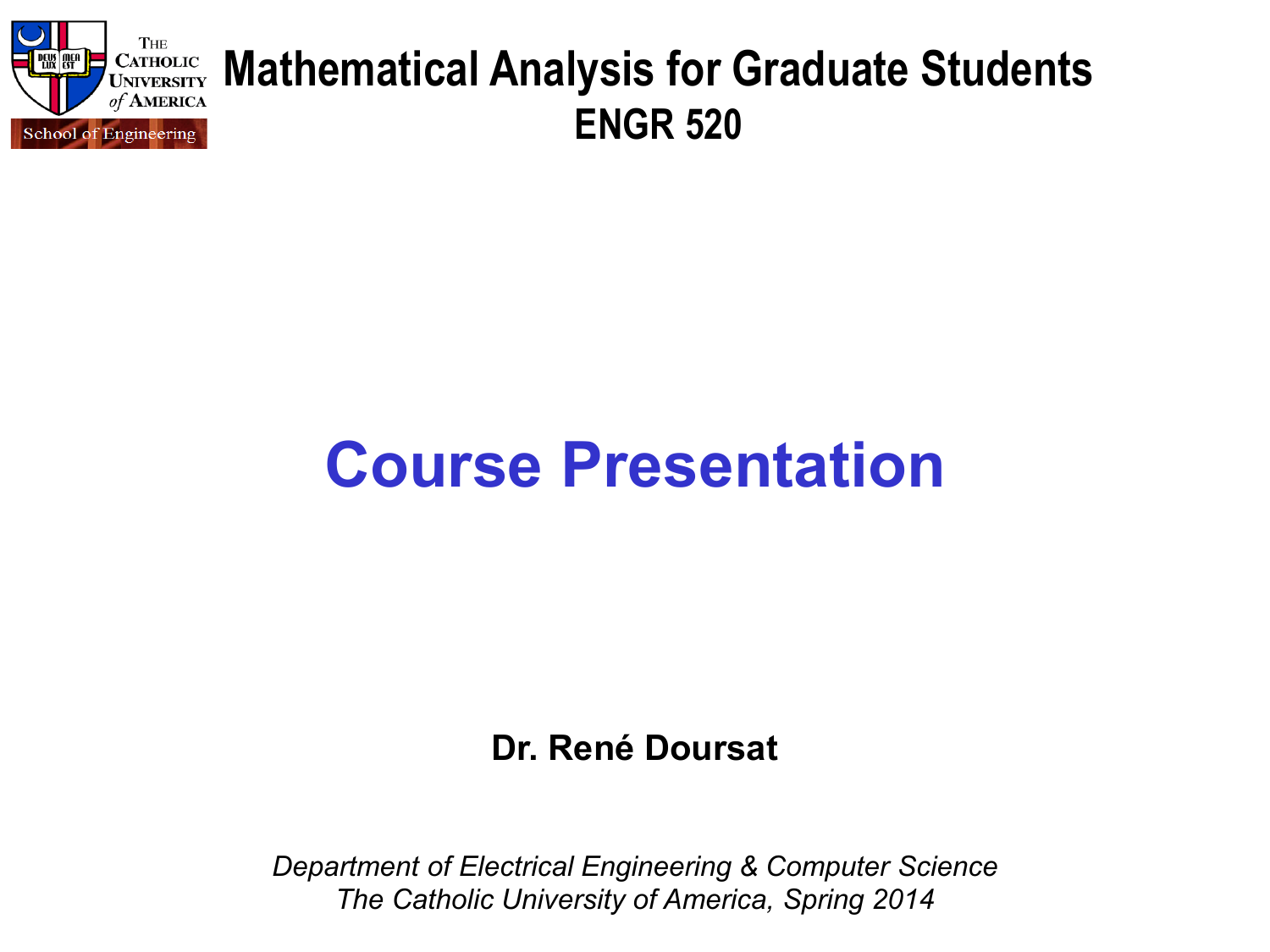#### **Mathematical Analysis for Graduate Students ENGR 520**

#### **0. Course Presentation**

- **a. Description**
- **b. Textbook**
- **c. Syllabus**
- **d. Organization**
- **e. Grading**
- **f. Schedule**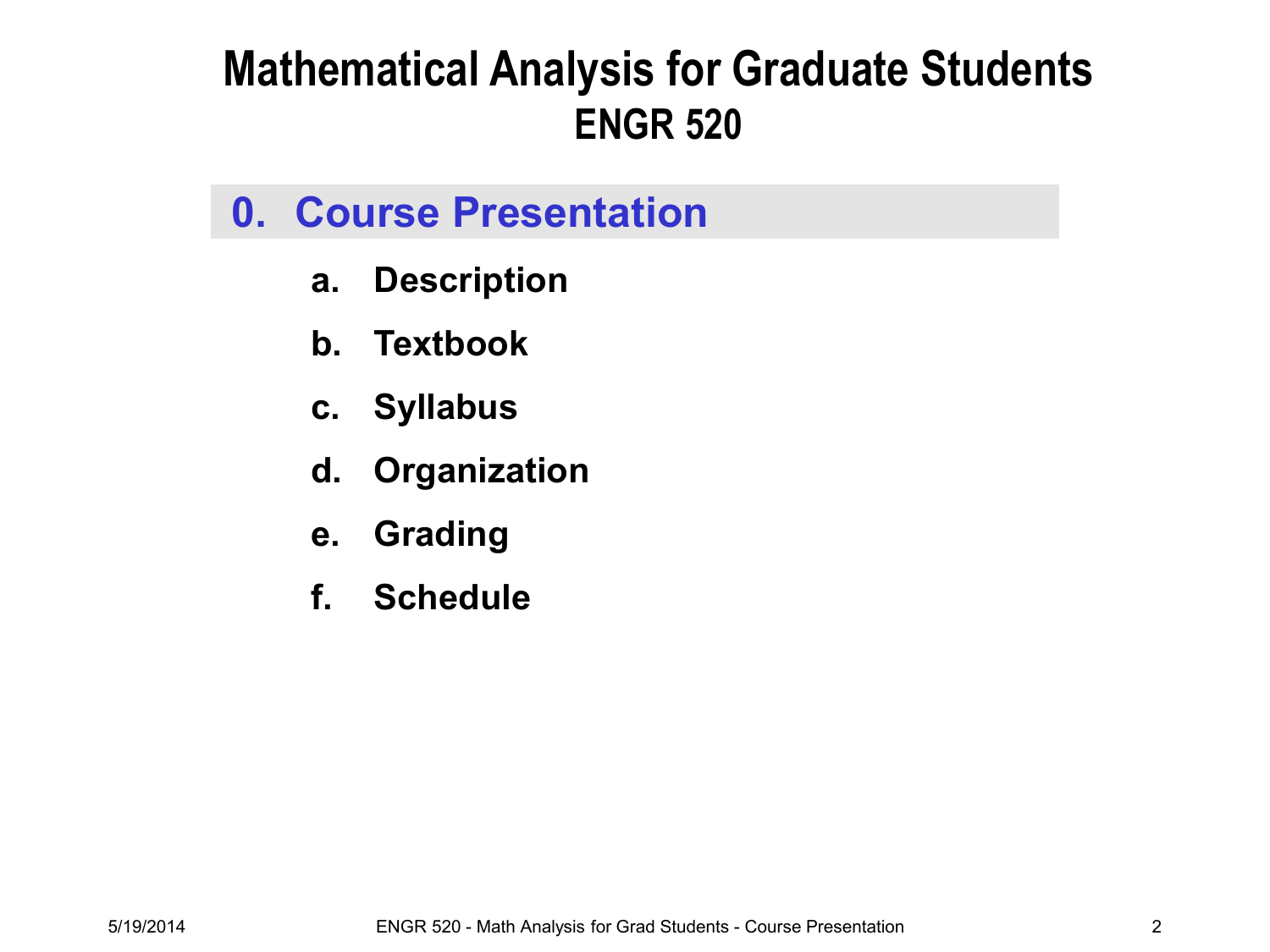# **0.a Description**

### **Objectives**

- $\checkmark$  provide an introduction to mathematical methods needed in ENGR
- $\checkmark$  understand the concepts for solving differential equations (DEs) & integrals (as opposed to extricating an answer from a math software package)

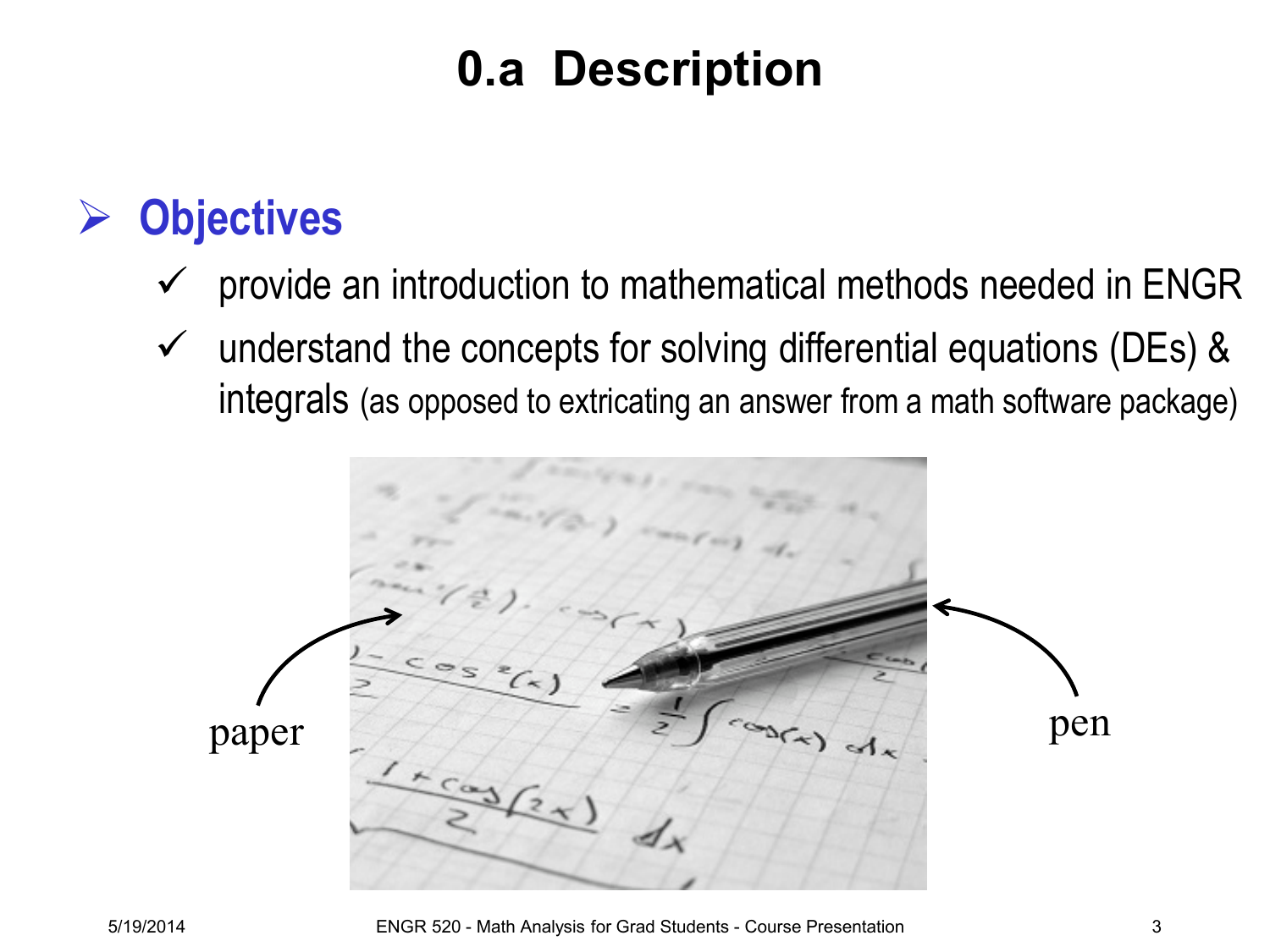# **0.b Textbooks**

#### **Required**



# **Kreyszig, E. (2011)**

*Advanced Engineering Mathematics (10th Ed.)*, Wiley (ISBN: 978-0470458365).

# **Optional**

MATHEMATICA PHYSICIS

**Arfken, G.B., Weber, H.J. & Harris, F.E. (2012)**  *Mathematical Methods for Physicists (7th Ed.): A Comprehensive Guide,*  Academic Press (ISBN: 978-0123846549).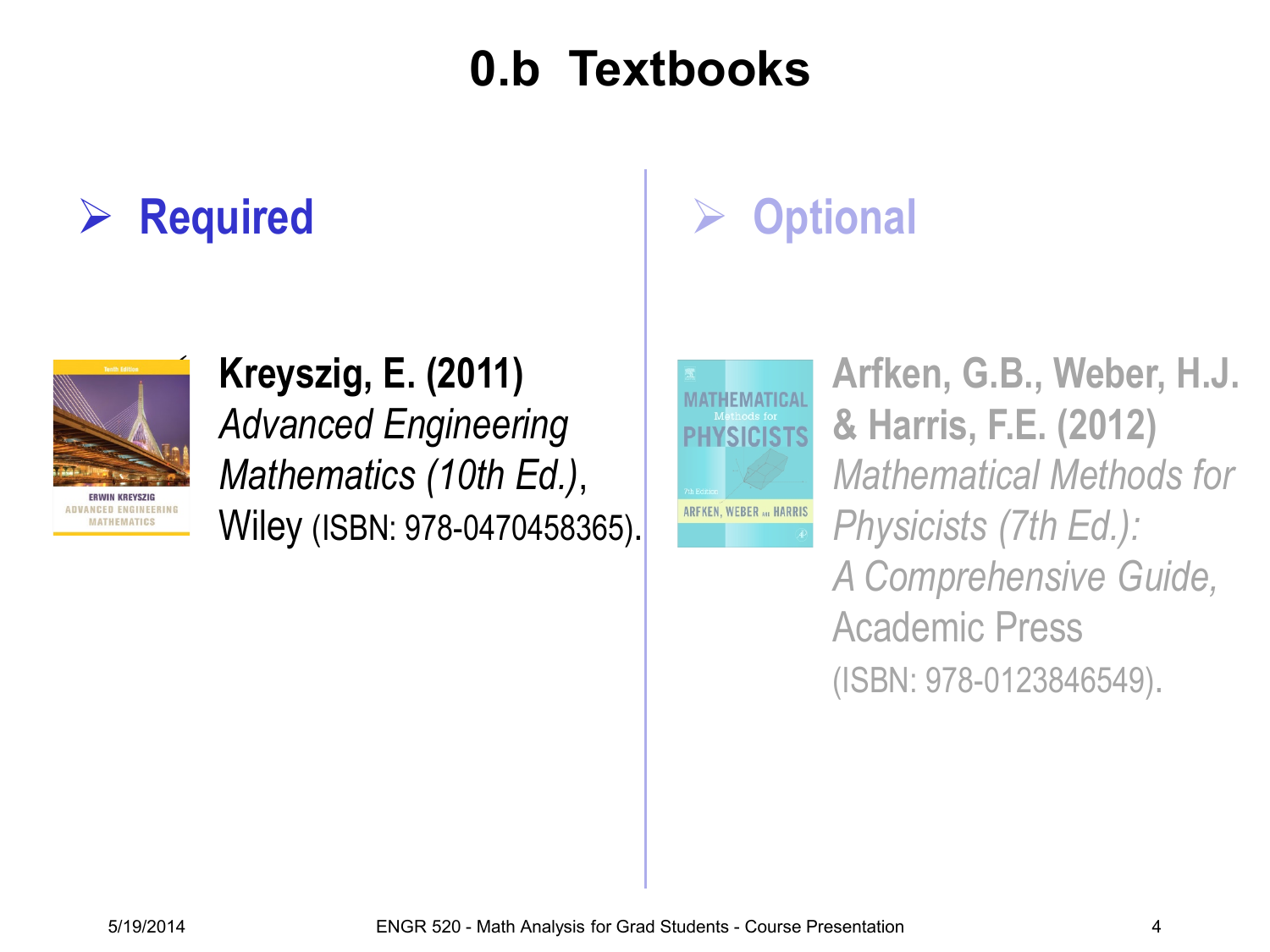# **0.c Syllabus (Tentative)**

- **1. First-Order Ordinary DEs (ODEs)**
- **2. Second-Order Linear ODEs**
- **3. Linear Partial DEs (PDEs)**
- **4. Power-Series Solutions**
- **5. Real Definite Integrals**
- **6. Complex Analysis**
- **7. Complex Integration**
- **8. Complex Series**
- **9. Fourier Series**
- **10. Fourier Transform**
- **11. Laplace Transform**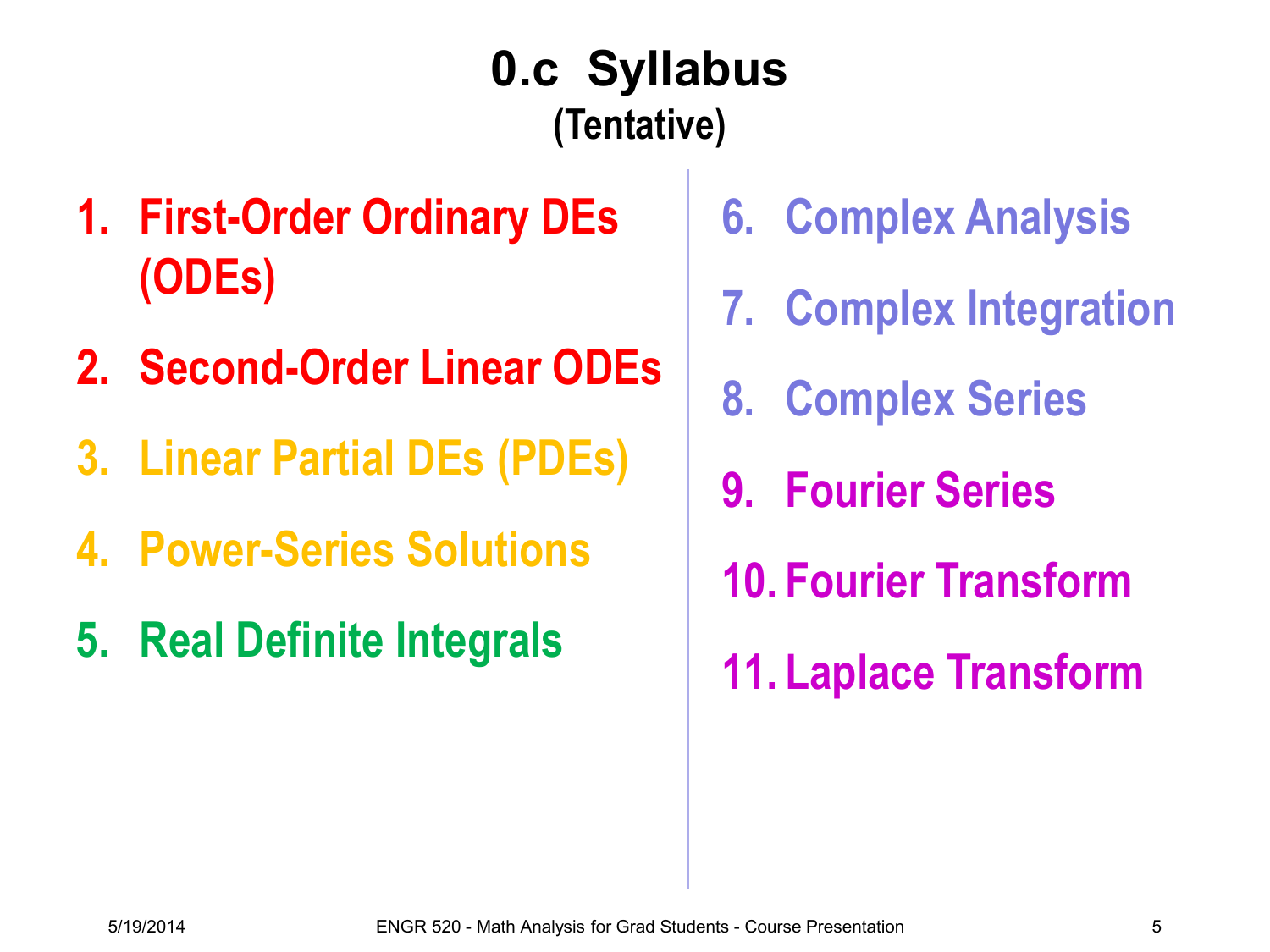# **0.d Organization**

#### **Course admin**

- **Units**: 3.0
- **Class hours**: Monday & Wednesday, 1:**00** 4:00, Gowan 408
- **Call number**: #2169

#### **Course websites**

- Syllabus & schedule: <http://doursat.free.fr/engr520.html>
- Documents & assignments: [http://blackboard.cua.edu](http://blackboard.cua.edu/)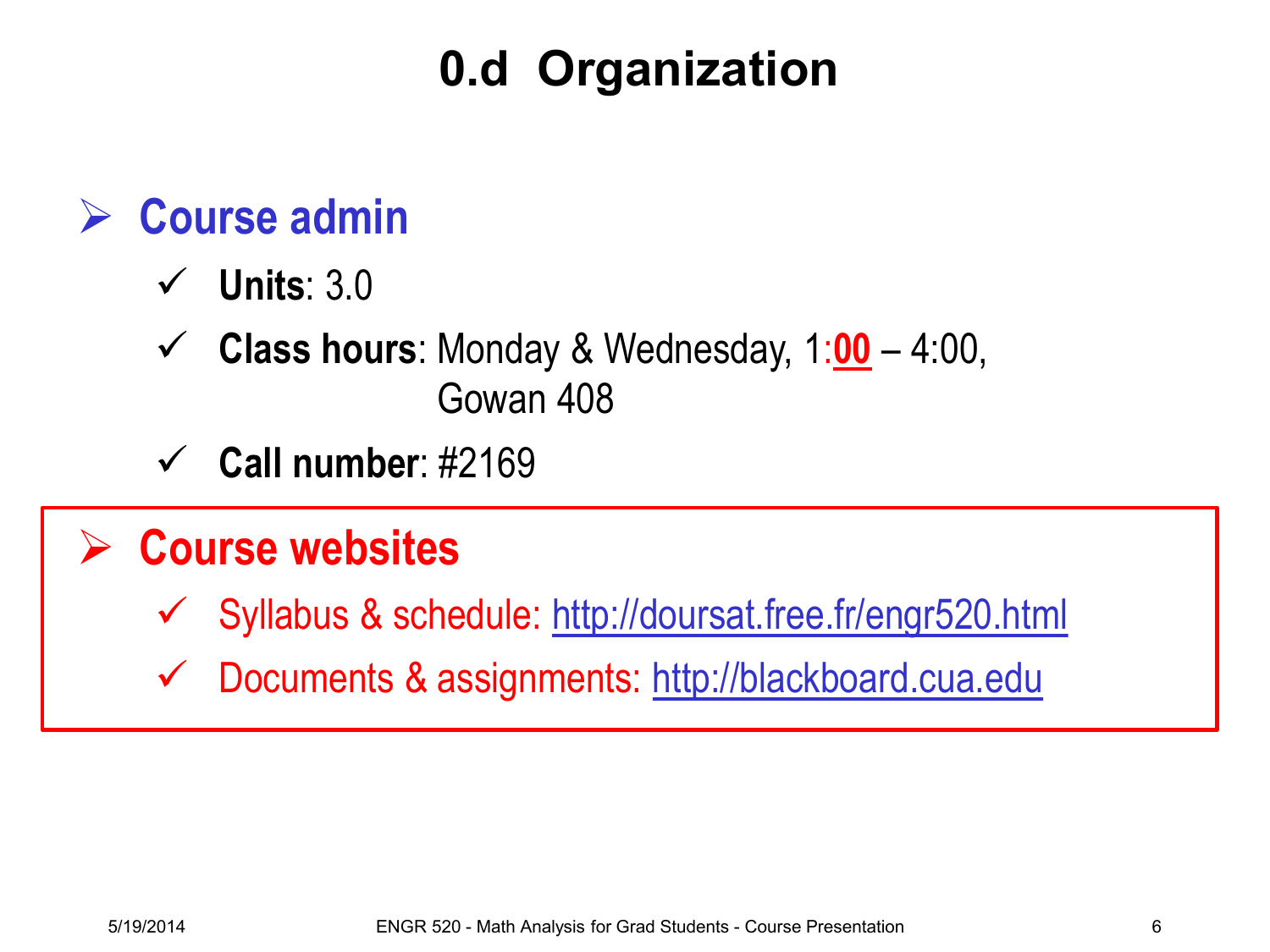# **0.d Organization**

### **Assignments**

- reading assignments: pages from the book
- $\checkmark$  homework assignments  $\approx$  every class, due at the next class
- $\checkmark$  all assignments are required; late assignments get an F
- **no** team projects: please work **individually**

#### **Exams**

- $\checkmark$  2 midterm exams (1h30 each)
- $\checkmark$  1 final exam (2h30)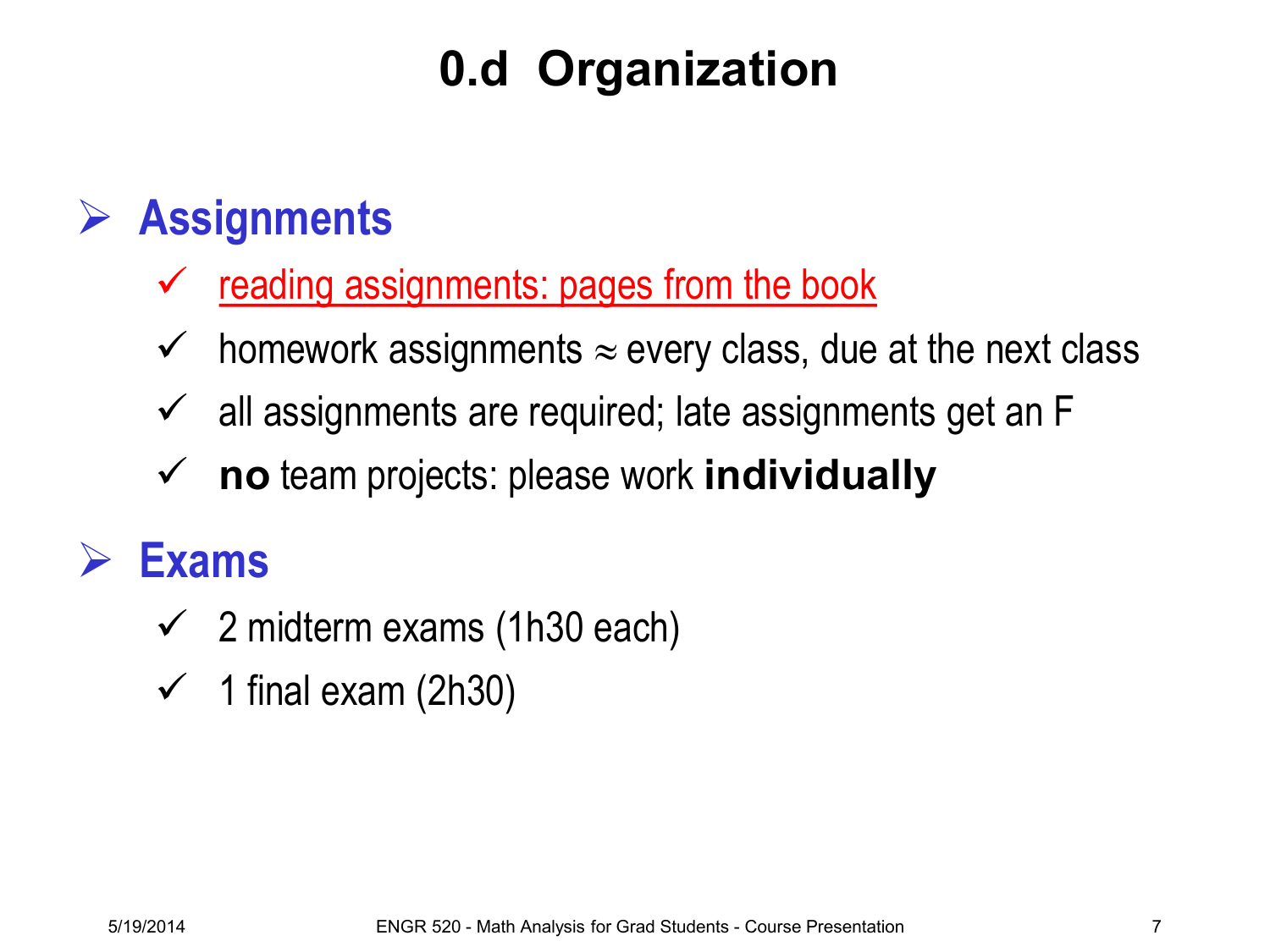# **0.e Grading (Tentative)**

# **Grading policy Grading scale**

| <b>Homework</b> | 40% |  | $100 \rightarrow 90$ | $A-$ , $A$     |
|-----------------|-----|--|----------------------|----------------|
| Midterm 1       | 15% |  | $89 \rightarrow 80$  | $B-, B, B+$    |
| Midterm 2       | 15% |  | $179 \rightarrow 70$ | $C-$ , $C, C+$ |
|                 |     |  | $69 \rightarrow 60$  |                |
| Final exam      | 30% |  | $59 \rightarrow 0$   |                |

*/!\ nonlinear rule: failure (< 60) in either the homework component or the exam component will result in failure in the course (i.e. you cannot compensate for one with the other)*